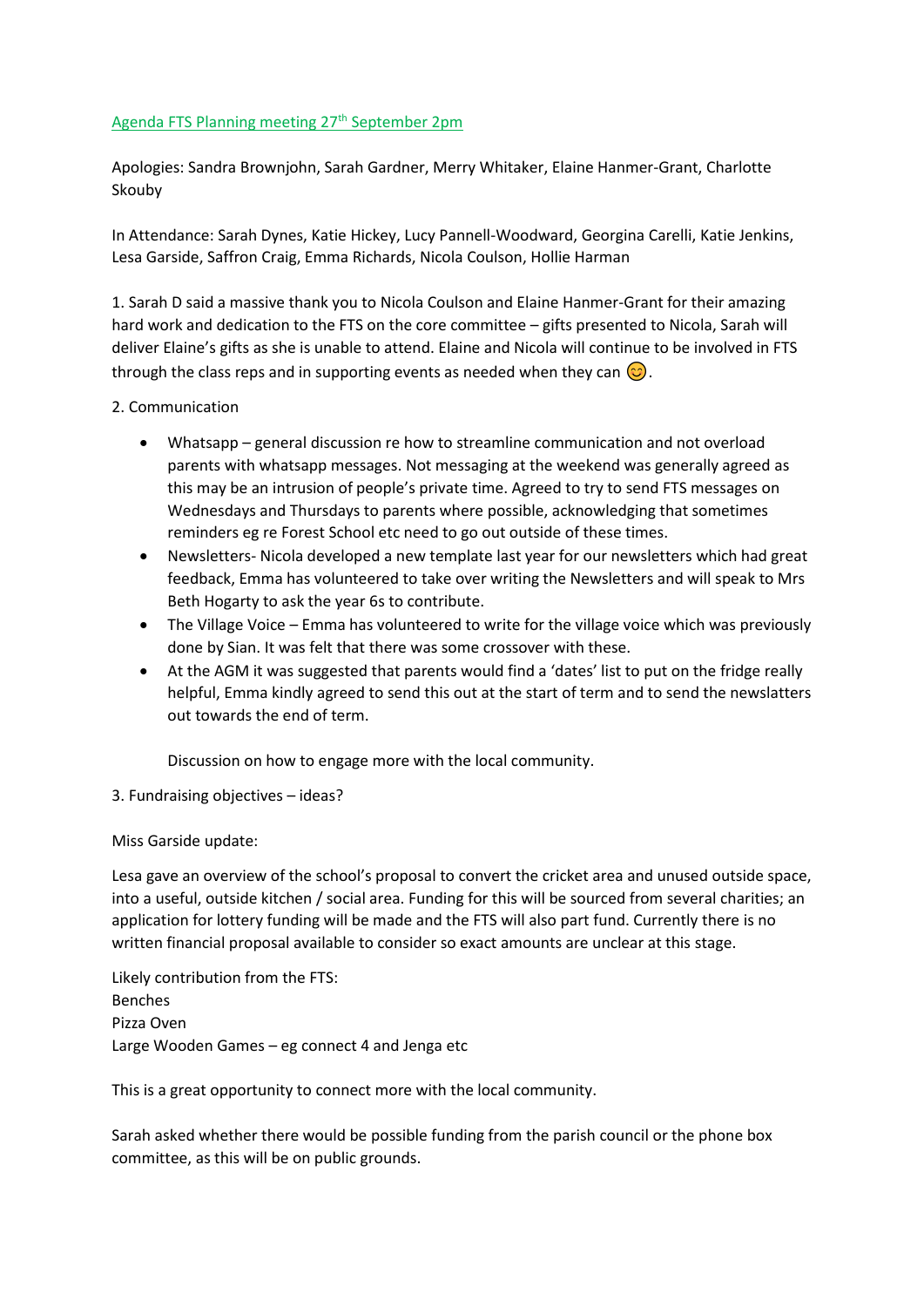All agreed that having a 'goal' for fundraising is useful and gives parents something to focus upon.

# 4. Events and Activities

Sarah Gardner was unable to attend today, Sarah D gave an overview of her thoughts; essentially doing fewer but highly popular events eg coasteering, canoeing, outdoor escape room, surfing – all have proved popular in the past. Sarah D talked about the winter month challenges with outdoor activities and expressed that Outdoor Escape Room could be possible for next term. The Sarahs will meet up and discuss more!

Current activities / possible dates:

October

3<sup>rd</sup> Oct The Bear Trail -Sandra organising for younger children

8 th Oct Friday Cake Sale to start, to be run by year 6s – Georgina will co-ordinate– Each class does half a term, cakes are sent in in the morning and cakes are set up after break in the morning. Move to the middle of the playground. If it's raining this will be an issue because large groups of parents cannot come into the school. Some discussion about gazebos but could be difficult to set up. Nicola will send a cake template so classes can see what cakes are being brought in each week.  $10<sup>th</sup>$  Oct Adrenalin Quarry – Sarah D to organise

11<sup>th</sup> Oct School Disco KS1/KS2 - after school - Georgina again happy to lead with this with assistance from others– KS1 to have their disco 2.30-3.30pm and KS2 3.30-5.30. Snack station should be available.

ACTION: Nicola to email Georgina list of prices / budget information.

Half term w/c 25<sup>th</sup>

### November

17<sup>th</sup> Nov Quiz Night – tba / Village Inn – Sandra to arrange - Bantham Sloop nominated as ideal venue. Tim Bunn nominated as compare as he has previously offered. Emma knows Rod and Kelly at the Sloop so Emma will contact Sandra to arrange. Sarah D can contact Tim.

### December

3<sup>rd</sup> Dec – Christmas Fair – Sarah and Katie J happy to lead with help from many others. Katie J to organise Raffle. Kingsbridge celebrates Christmas is on the 4<sup>th</sup> December but this wasn't felt to be a significant barrier.

Due to risk assessment Lesa said we cannot hold inside school. Library can be used as Grotto with a queue system, access to toilets etc. In the playground will be ok ? gazebos or Marquee. Discussion about different venues and options. Further discussion needed – Sarah D to arrange further meeting to focus upon fair.

Thurlestone Illuminations – Hollie kindly agreed to help again this year but only with other people volunteering. Lots of positive feedback. Miss Garside has contacts with PLMR to make an advert to publicise. Katie H offered to help Hollie.

Christmas Fair and Illuminations can be linked together.